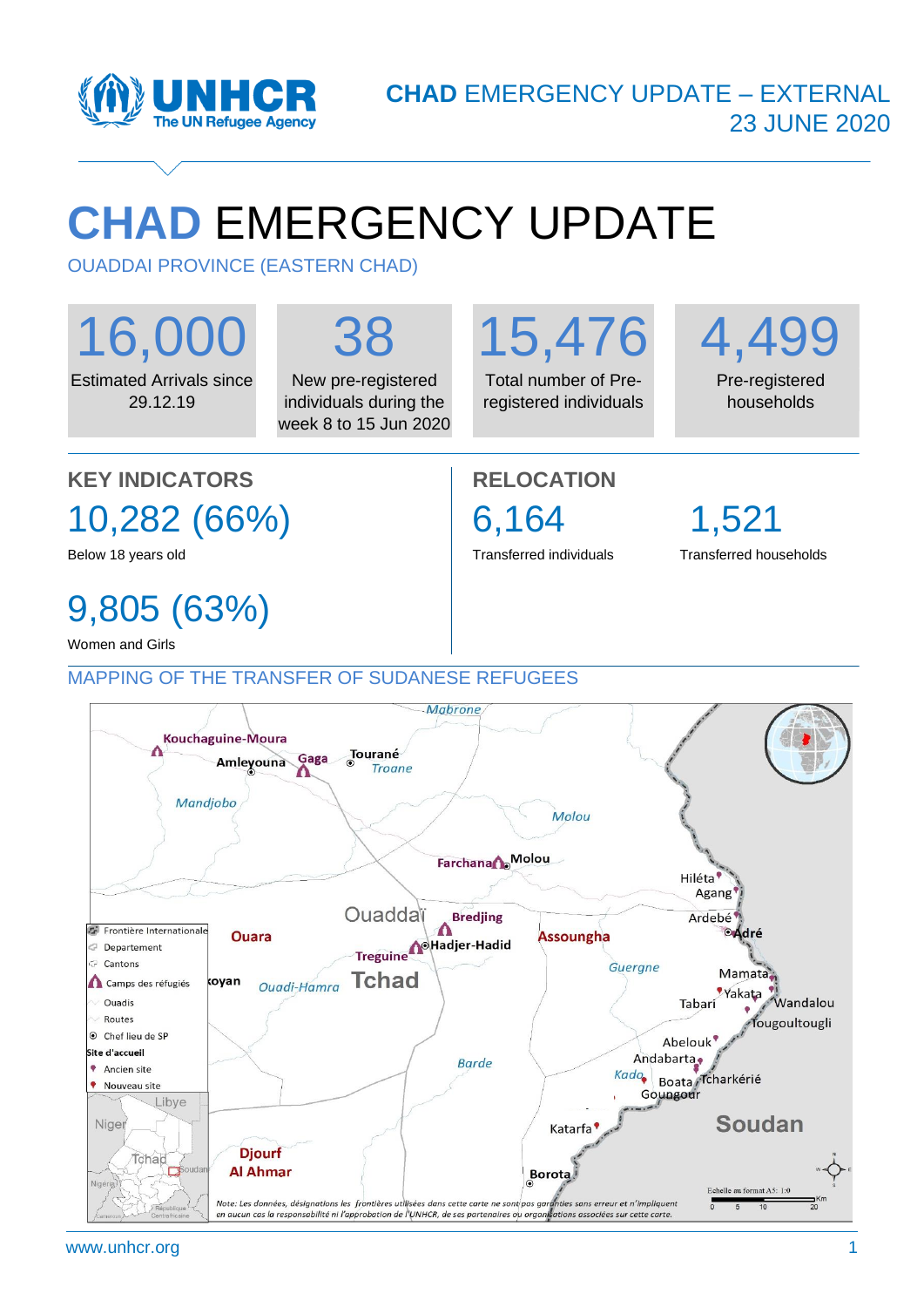#### **CONTEXT - Violence in Sudan's Darfur forces thousands to flee**

From late December 2019 to January 2020, clashes between rival communities in El Geneina in Sudan's West Darfur State forced over 16,000 refugees to cross into neighboring Chad. The majority of them are women and children. They arrived exhausted, traumatized and often with signs of malnutrition. Following an alert by authorities in eastern Chad, a joint mission comprising UNHCR, the World Food Programme (WFP), the Chadian national refugee commission CNARR (Commission Nationale pour l'Accueil et la Réinsertion des Réfugiés et des Rapatriés) and the Governor of the Ouaddai province was conducted along the border areas to monitor the situation and meet the new arrivals. A rapid assessment of the refugee population revealed that it was composed mainly of women, children and elderly persons in acute need of assistance, including health services, water and sanitation, shelter and core relief items. Accordingly, UNHCR, together with the local authorities and partners, identified a new site in Kouchaguine-Moura, and work started immediately to prepare it to receive the refugees. As of 23 June, 15,476 individuals (4,499 households) have been pre-registered. Although the situation in Sudan remains volatile and unpredictable, a large number of persons who were pre-registered are believed to have returned to Sudan and were therefore not relocated to the new camp at Kouchaguine-Moura.

More recently, thousands of new arrivals crossed the border to seek asylum in Chad as a result of an inter-community conflict which occurred on 16 May and caused a number of deaths in West Darfur, Sudan. In close collaboration with the Chadian Governement authorities, 159 households of 525 individuals have been pre-registered since the beginning of the recent movement in full respect of COVID-19 prevention measures. Simultaneously, UNHCR maintains close cross border and protection monitoring.

#### **Measures in connection with the COVID-19 pandemic**

The Government of Chad continues its efforts to repatriate Chadians stranded out of the country and to prevent the spread of COVID-19. Among other efforts, the government has begun food distribution for the most impoverished, starting from 20 May, pending the arrival of food orders from outside the country, and distributes free face masks from existing stocks as well as pending orders. In addition, Chad's borders with Sudan and the Central African Republic remain closed and mass gatherings of more than 50 people remain prohibited. The international airport in N'Djamena also remains closed for commercial flights, although goods and cargo flights are able to land. Notwithstanding this, it is feared that the global movement restrictions may affect the flow of supplies into Chad. However, the government allowed bars, restaurants, markets and shops to reopen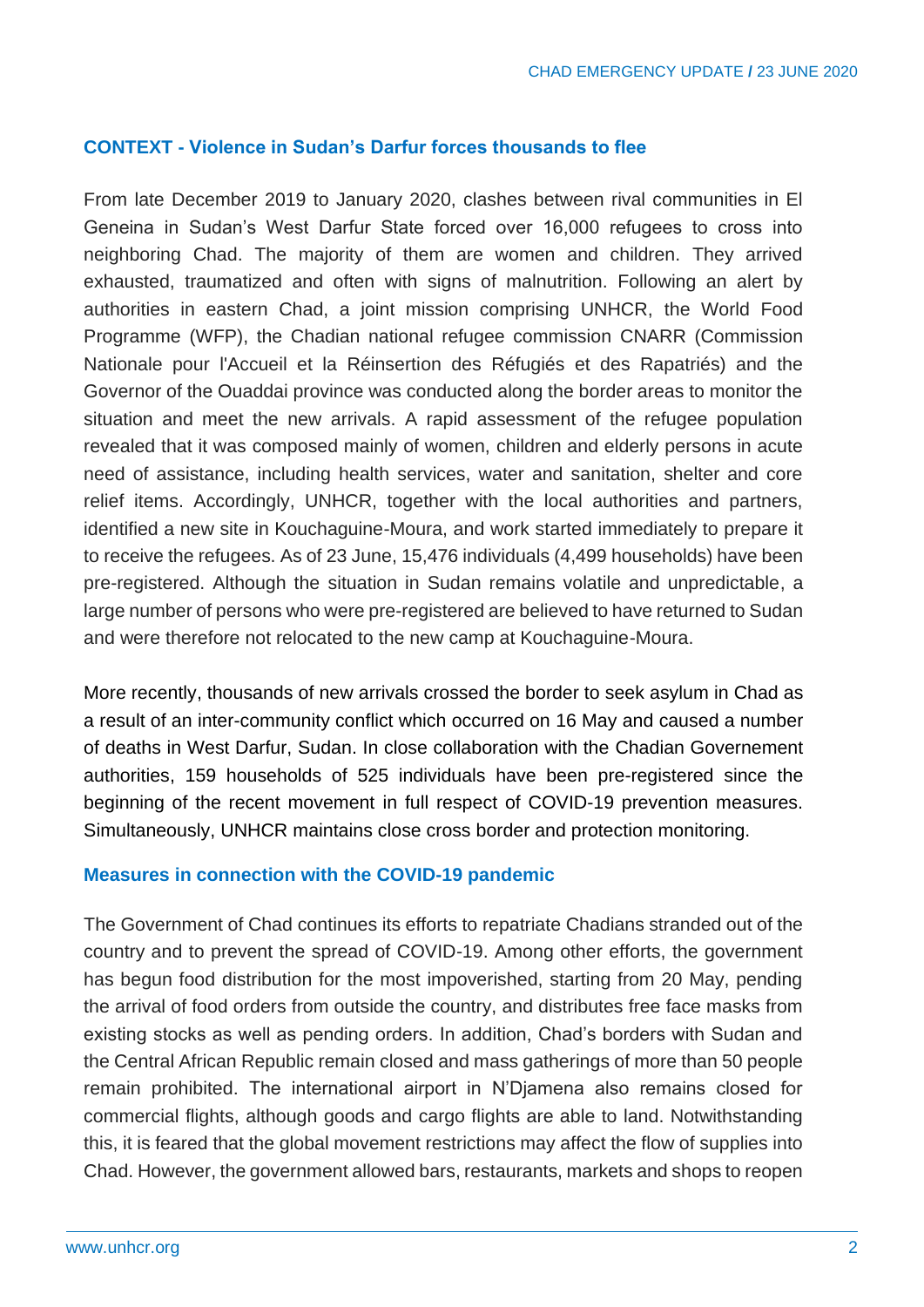as of 21 May and schools to resume as of 25 June 2020, providing they respect the current prevention measures.

As of 22 June, there was a total of 858 registered cases of COVID-19 in 15 provinces (N'Djamena, Batha, Ennedi Est, Guera, Kanem, Lac, Logone Oriental, Mandoul, Mayo Kebbi-Est, Moyen-Chari, Sila, Ouaddaï, Wadi-Fira and Logone occidental). As of the same date, there were 752 recovered cases, 74 deaths and 32 active cases.

#### **Update of COVID-19 situation in Ouaddai Province & UNHCR's Response**

In Ouaddaï Province in Eastern Chad, six cases have tested positive for COVID-19, including one from Farchana, where UNHCR's Sub Office for the zone is located. All of them have recovered.

To better respond to the unprecedented challenge caused by this pandemic, UNHCR declared the COVID-19 situation a global Level 2 Emergency on 25 March 2020, activating emergency procedures and giving country operations maximum flexibility and access to resources to ensure the provision of assistance to persons of concern to the Office.

Since the beginning of the COVID-19 outbreak, UNHCR has been engaging in continuous monitoring, enhanced preparedness and contingency planning, notably in operations hosting large refugee populations, like in Eastern Chad, with a particular focus on interventions aimed at preventing spreading of COVID-19 among refugee populations. This includes increasing the distribution of shelter material, core relief items such as jerrycans and kitchen sets, as well as supporting sanitation, water and hygiene materials.

In line with the recently launched OCHA-coordinated COVID-19 Global Humanitarian Response Plan, and working closely with the World Health Organization (WHO), UNHCR is addressing some of the specific needs and considerations required in camps. These focus in particular on key objectives around shelter, health care and awareness, water, sanitation and hygiene, and maintaining or adapting critical protection activities and communicating critical risks and information to all communities.

Regarding the camps in the region covered by UNHCR's Farchana Office, the construction of isolation rooms for COVID-19 patients was completed in Bredjing, Treguine, Farchana, Gaga and Kouchaguine-Moura camps. The delivery of equipment including beds and mattresses is pending and the construction of latrines is being finalized. 3,300 awareness-raising posters on COVID-19 were distributed to the camps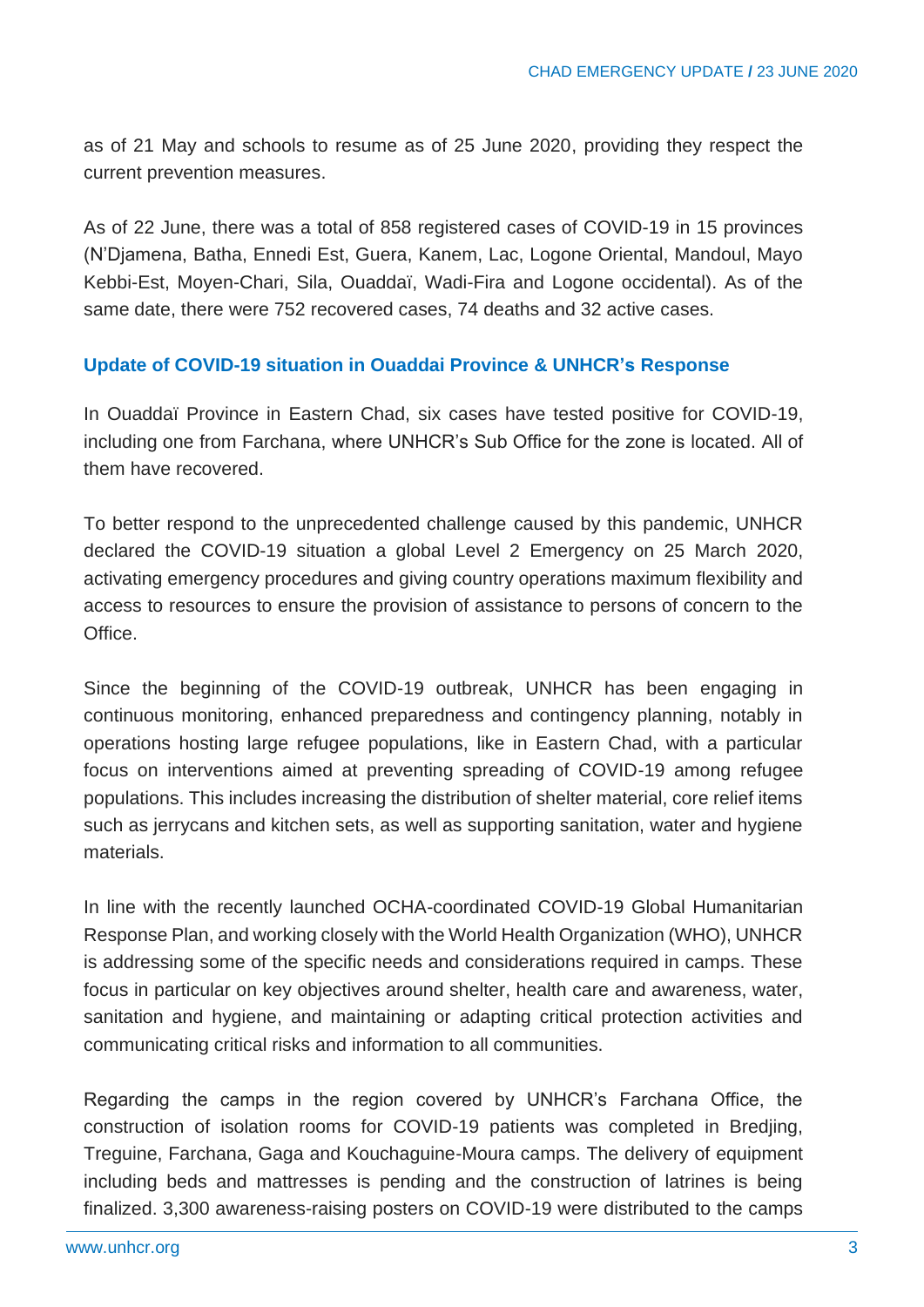and sensitisation sessions on COVID-19 for refugees continue in the camps. Protective face masks are being produced locally for UNHCR staff and partners as well as refugees, and a task force was put in place in order to define the strategic orientations and the priority actions to be taken with regard to the COVID-19 pandemic.

#### **RELOCATION**

The initial operation of relocating refugees from the border to Kouchaguine-Moura camp, which started on 4 February 2020, was completed on 14 April in accordance with the deadline given by the government authorities, except for a small number of families who had chosen to stay at the border awaiting the harvest season. Relocation convoys then resumed in May to transfer the remaining persons who had been waiting for harvest as well as newly arrived refugees who were displaced 0n May 16, 2020, as a result of intercommunity conflict, as mentioned above. As of 23 June, a total of 1,521 households of 6,164 individuals have been relocated to Kouchaguine-Moura.

On 20 June 2020, UNHCR, in close collaboration with the government partner, carried out the 16th relocation convoy from the border to Kouchaguine-Moura camp, comprising 17 households of 66 individuals. The new arrivals were provided with core relief items upon arrival to the camp such as blankets, kitchen sets, jerrycans, buckets, mosquito nets, solar lanterns, soap and firewood in accordance with the CRI distribution protocol.

Simultaneously, in close collaboration with its government counterparts and humanitarian partners, UNHCR is still working around the clock to ensure that family shelters, latrines, showers, boreholes and other basic services are available in the new Kouchaguine-Moura camp for the newly arrived refugees.

#### **EMERGENCY RESPONSE IN KOUCHANGUINE-MOURA**

#### **Protection**

Initial protection monitoring indicates that refugees do not consider it possible to return to their homes in Sudan due to the security situation, which remains volatile.

In close collaboration with the government partner (CNARR), UNHCR started the preregistration exercise of the new arrivals who fled to Chad after inter-community conflict which occurred on 16 May in Darfur, Sudan. 159 households of 525 individuals have been pre-registed in full respect of the COVID-19 prevention measures.

Border monitoring and verification missions are still ongoing with a focus on assessing priority protection and other needs of people of concern to UNHCR.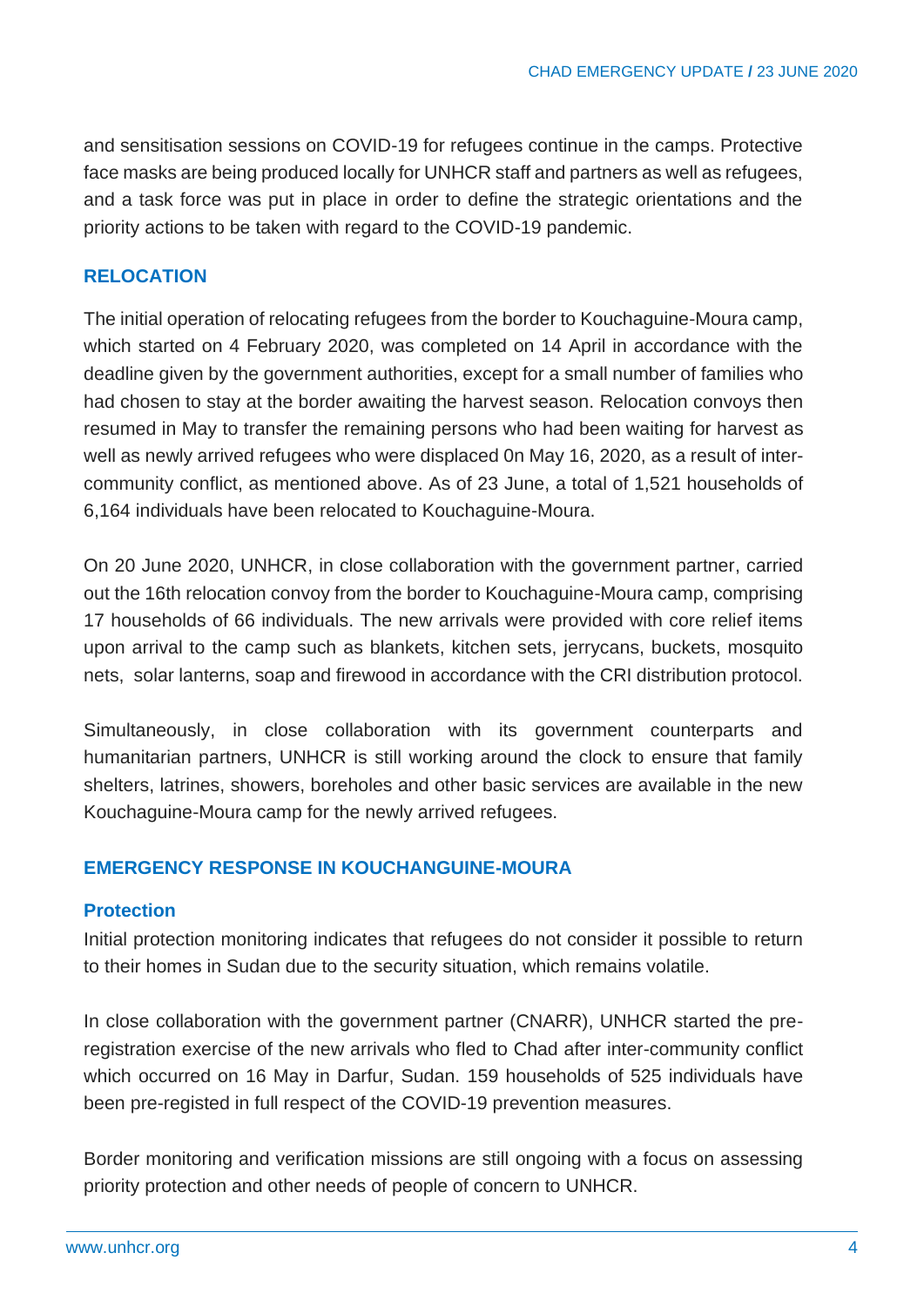#### **Shelter and Core Relief Items**

In addition to the six transit shelters (capacity of 40 families) that have already been constructed, UNHCR in partnership with the CNARR finalised the construction of 1,500 family shelters of 17.5m² each, fulfilling all shelter needs for the existing population. However, additional shelters are needed for the new arrivals, while resources are too limited.

#### **Food**

In coordination with distribution parter HIAS, WFP has provided and HIAS has distributed food rations for two months (June and July) to the entire population in the camp. The next distribution is planned in August.

#### **Health**

Sensitization sessions on COVID-19 prevention measures are still ongoing in Kouchaguine-Moura camp. So far, 4,680 people have been sensitized on good hygiene practices and physical (social) distancing to adopt in the COVID-19 context, including 758 during the past week.

In addition, 405 new patients were received and treated (at the health center) free of charge, which makes a total of 6,793 consultations to date. Severe respiratory infections are the main cause of consultation, followed by malaria and diarrhea.

From 16-23 June 2020, some 1,959 screenings for malnutrition were conducted among children under the age of five : 18 new cases of moderate acute malnutrition and three new cases of severe acute malnutrition were admitted into the nutritional programs in this period. Since the onset of the emergency, an estimated total of 2,444 individual children under the age of five have benefited from one or more screenings for malnutrition: 151 have been admitted to nutritional programs, including 57 cases of Severe Acute Malnutrition and 94 in cases of Moderate Acute Malnutrition, while 561 children aged 6-23 months receive Nutributter to prevent malnutrition on a monthly basis.

Four new births were recorded at the health center from 16-23 June 2020, which makes a total of 65 new births (refugees) since the beginning of the relocation exercise on 4 February.

Six new cases of serious health issues were referred to the Provincial Hospital of Abéché, which makes a total of 39 refferals to date.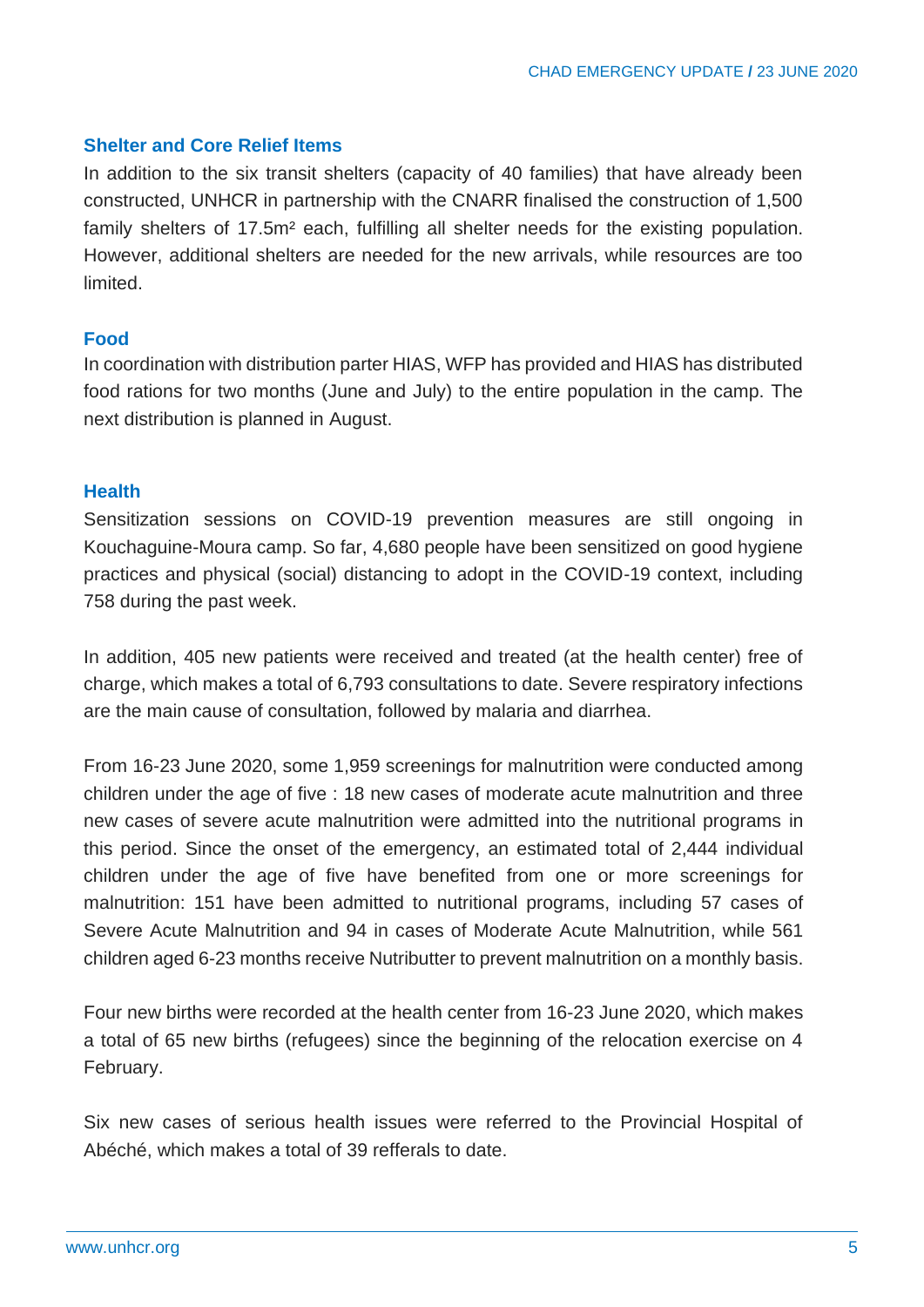#### **Water and Sanitation**

An emergency water system has been set up, consisting of four boreholes, a network of pipeline, two steel storage tanks and various water points. 235m<sup>3</sup> of drinking water is being provided in the camp of Kouchaguine-Moura through direct pumping (80%) and water trucking (20%). This is equivalent to about 40 liters per person, per day. 11 water distribution points have been connected to the water system. Eight additional points will be constructed in the coming days in order to cover the entire camp and replace the temporary plastic tanks.

107 emergency latrines and 107 showers are functional in the camp. Under UNICEF fund, the NGO Help began the construction of 210 emergency latrines. 40 have been completed and the remaining are still under construction. In the meantime, UNHCR started the construction of 120 Latrines and bathrooms. 98 will be constructed in the camp and 22 latrines and bathrooms will be constructed in the surrounding villages.

#### **Working in Partnership**

UNHCR is working in partnership with the Government of Chad, the Ouaddai Province authorities, CNARR (Commission Nationale d'Accueil de Réinsertion des Réfugiés et des Rapatriées), Office for the Coordination of Humanitarian Affairs (OCHA), World Food Programme (WFP), United Nations Children's Fund (UNICEF), African Initiatives for Relief and Development (AIRD), International Rescue Committee (IRC), Hebrew Immigrant Aid Society (HIAS), Association pour la Promotion des Libertés Fondamentales au Tchad (APLFT), Jesuit Refugee Service (JRS), Help Tchad, Tchad SOS, Lutheran World Federation (LWF), KITIR Emplois et Services (KITES), Organisation Humanitaire pour le Développement Local (OHDEL), UNHCR private donors and host communities.

#### **Donor Support**

Thanks to support from donors, UNHCR has been able to take urgent action to relocate refugees from the border to the camp and provide them with protection. However, additional funding is urgently needed to expand UNHCR's emergency response in the Kouchaguine-Moura site, including measures to prevent the spread of COVID-19 among refugee and host communities.

Among UNHCR's key priorities are sanitation and hygiene activities, shelter, sufficient provision of core relief items, access to health care and education, access to energy, logistics and the prevention of sexual and gender-based violence.